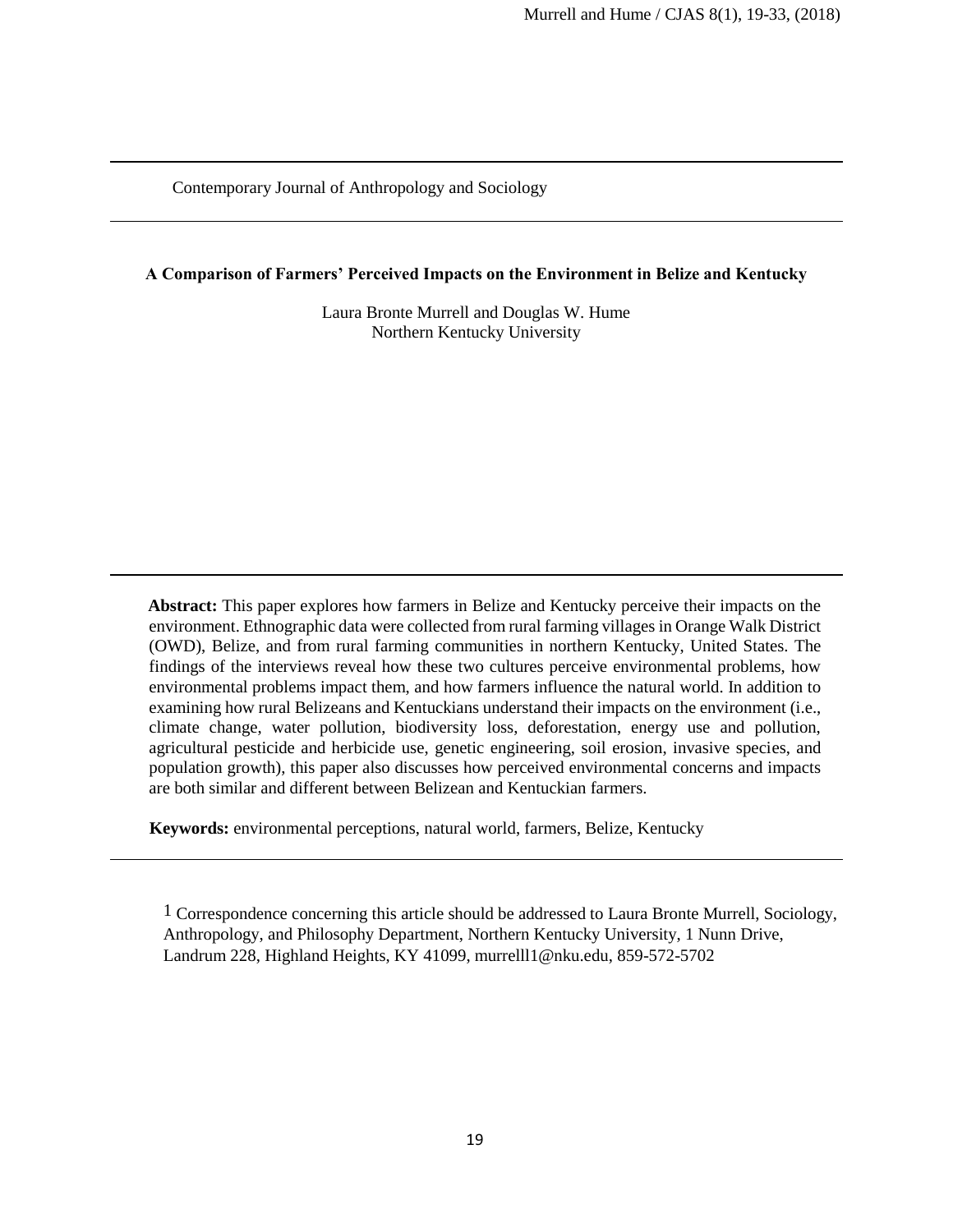## **A COMPARISON OF FARMERS' PERCEIVED IMPACTS ON THE ENVIRONMENT IN BELIZE AND KENTUCKY**

#### **INTRODUCTION**

Within the background of the current scientific and public discussion of climate change, this paper examines how two groups of rural famers, one in northern Belize and another in northern Kentucky, perceive their impacts on their environment. Ethnographic data were collected from rural sugar cane farming villages in Orange Walk District (OWD), Belize, and from rural mixed farming communities in northern Kentucky, United States. The focus of ethnographic interviews was to collect information on how these farmers perceive environmental problems, how environmental problems impact the farmers, and how farmers influence the natural world. Both communities recognized different environmental impacts that affected their communities; among Kentucky farmers the spread of invasive species impacting their crops and among Belize farmers pollution enabling the spread mosquito-borne illnesses and threatening air quality.

# **PREVIOUS RESEARCH ON ENVIRONMENTAL ISSUES IN BELIZE**

Three important themes concerning northern Belize's agricultural history of the past two hundred years are the colonization of Belize by the British, the Maya Caste Wars, and the growth of the sugar industry. Sugar cane farming first came to Belize when survivors of the Maya Caste Wars introduced sugar cane in the mid 1800s, which was swiftly followed by British control of farmlands as an attempt to overpower the indigenous population. It was not until 1972 that plantations closed due to competition from independent small farms (Higgins, 1998, pp. 11-12). Belizean agriculture also has a history of Dichlorodiphenyltrichloroethane (DDT) use throughout the second half of the  $20<sup>th</sup>$  century,

from 1957-1997. While DDT was outlawed in 1997 by the Belizean government, current soil testing suggests that it has been used more recently in the region, however the source of the

DDT has not been determined. Though it is unclear if DDT is still being applied by the farmers themselves, there are other practices with negative environmental consequences being employed by farmers such as *milpa* (swidden/slash-and-burn farming of maize, squash, and beans). The environmental impact of *milpa* farming is dependent upon scale. For example, a recent study found that Q'eqchi Maya villagers believed *milpa* farming to be harmful to the environment only when practiced on a large scale, such as the mass-produced banana farming that the Q'eqchi had engaged in after European contact (Downey, 2009). In a 2014 report performed by the Belize Sugar Industry (BSI) and the American Sugar Refinery (ASR), BSI and ASR reported that they intend to improve sustainability by producing cogenerated electricity and increasing renewable energy (burning of *bagasse* [sugar cane plant pulp residue] to create electricity), which should reduce Belize's carbon footprint and offset the high costs of importing energy, such as coal and oil. BSI and ASR both recognize that climate change is a threat to Belize because of its long coastline, which is vulnerable to changes in sea level (2014, p. 1). Smaller organizations, such as the Progressive Sugar Cane Producers Association and the Corozal Sugar Cane Producers Association, are also involved in improving environmental sustainability; such as working with Fair Trade and helping farmers develop environmentally friendly farming practices (Sugar Industry Research and Development Institute, 2016, p. 2).

Since 2013, an annual ethnographic field school organized by the Center for Applied Anthropology at Northern Kentucky University has focused their research on sugar cane farming in OWD villages. The ethnographic field school's first report noted that most anthropological research in Belize has focused on agriculture, as it is an important industry in the country and an important means of subsistence (Hume et al., 2014). The report stated that in northern Belize, villagers earn some portion of their income from sugarcane farming by either owning farms, driving cane trucks, or working in the fields, but those jobs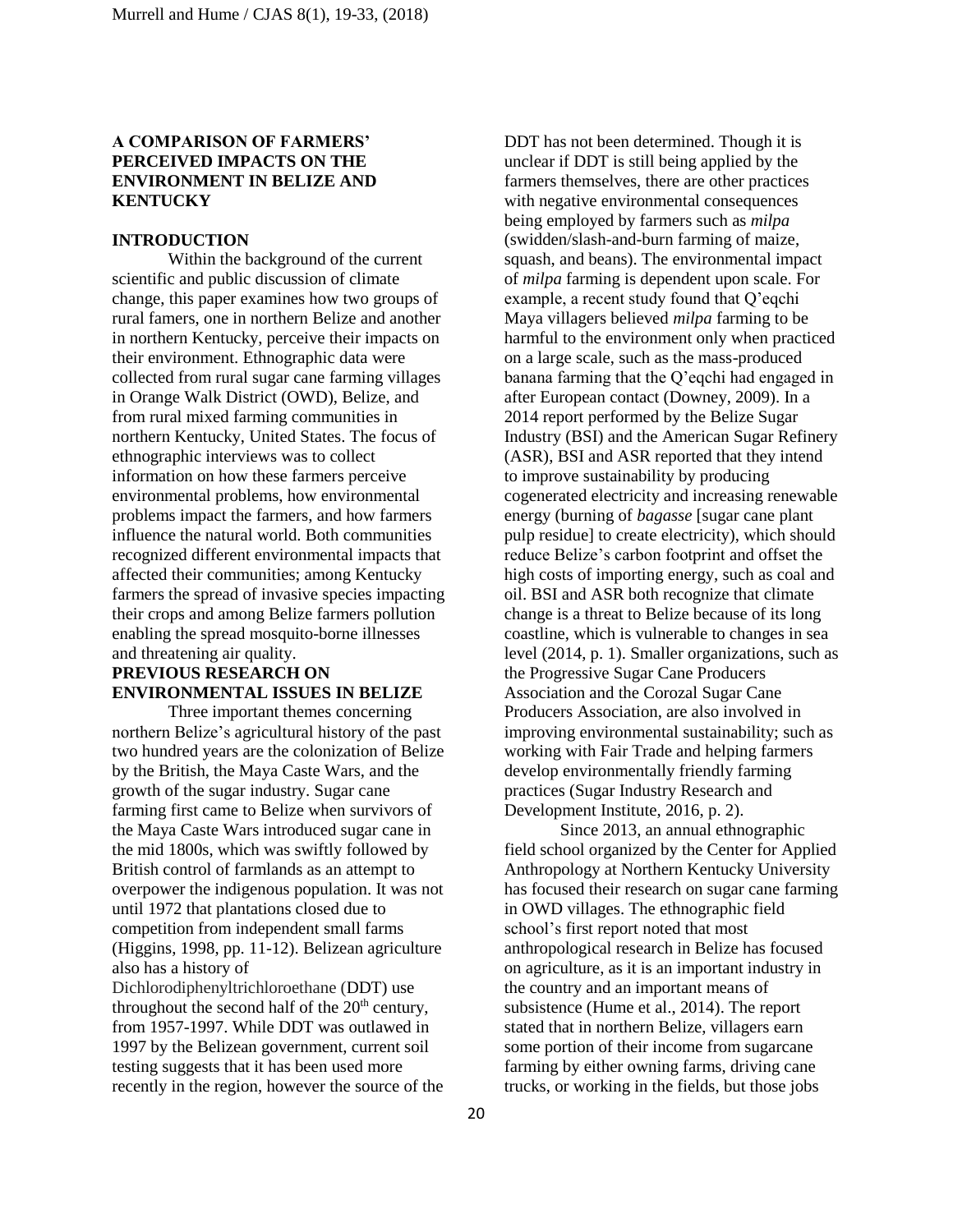are mostly seasonal because they only plant and harvest the sugarcane during short periods at certain times of the year (Hume et al., 2014, pp. 2-12). The 2014 field school conducted interviews that focused on education and sugarcane farming, reporting that there was concern amongst the villagers that climate change impacts farming by temporally shifting the rainy season to start earlier in the year, which complicates farmers' ability to predict the weather and therefore maximize the product of the farm (Hume et al., 2015, pp. 3-21). The field school's 2016 study explored issues related to cultural models of nature.

## **PREVIOUS ANTHROPOLOGICAL RESEARCH ON ENVIRONMENTAL ISSUES IN THE UNITED STATES**

Anthropologists have recently seen rapid changes in cultural concepts of the environment, linking environmental beliefs to economic states of groups and individuals (Harper, 2001, p. 101). In 2002, researchers from Pennsylvania State University conducted research to determine what social aspects influence a person's support of environmental regulation. One finding of this research was that Central Pennsylvanians did not consider their personal energy use (i.e., coal and oil consumption) or home heating and cooling as contributions to climate change (O'Connor et al., 2002, p. 15). The researchers also found that people who are knowledgeable about climate change and expect negative repercussions from it are more likely to support government reduction of fossil fuel use (O'Connor et al., 2002, p. 1). More predictors of a person's concern about the environment are the individuals' perception that environmental protection does not threaten their employment, limit their personal freedoms, or harm the economy (O'Connor et al., 2002, p. 15). Another study on environmental values in the US in 1996, interviewing residents of Maine and New Jersey from various social backgrounds, found that people attributed humans with changes in climate for several reasons, of which the most often mentioned was pollution (Kempton, Boster, and Hartley, 1996, p. 20). Most of the participants also believe that the climate has already changed, connecting many of their personal experiences with global warming

(Kempton, Boster, and Hartley, 1996, pp. 78- 80).

### **THEORETICAL APPROACH**

The concepts of mental and cultural models enable people construct models of the world instead of simply adding new information to an unorganized collection of previously acquired information (Kempton, Boster, and Hartley, 1996, pp. 10-11). Mental models are simplified versions of the ideas that allow us to interpret the world and perform in it (Kempton, Boster, and Hartley, 1996, p. 10). Mental models of nature can be drastically different between individuals within the same populations who inhabit the same area and perform many of the same activities (Atran, Medin, and Ross, 2005, p. 744). Simply stated, cultural models are a collection of the mental models of a group of people. Cultural models of nature (organizations of constitutive components, i.e., animals, plants, physical environment, weather, humans, supernatural, etc.) are woven together by causal models (e.g., reasons for change due to natural or supernatural entities) (Bennardo, 2013). Cultural cognitions can impact environmental values and environmental decision-making (Atran, Medin, and Ross, 2005, p. 771). **METHODS** 

For data collection in both northern Belize and northern Kentucky, unstructured and semi-structured interviews were performed. Unstructured interviews were used to gain primary information, develop topic guides for semi-structured interviews, and to learn what questions to include in the questionnaire (Stillitoe, Dixon, and Barr, 2006, p. 101). Semistructured interviews were conducted due to their having the flexibility of unstructured interviews, but have enough consistency of content and framework to produce results that are quantifiable. (Schensul, Schensul, and LeCompte, 1999, p. 149). During personcentered interviews, participants were asked questions that switch between respondent (e.g., what concerns do people have about pollution in your community?) and informant (e.g., what concerns do you have about pollution in your community?) styles, allowing the interviewer to determine the differences between individual and community perspectives (Levy and Hollan, 1998, pp. 337-355). The unstructured interviews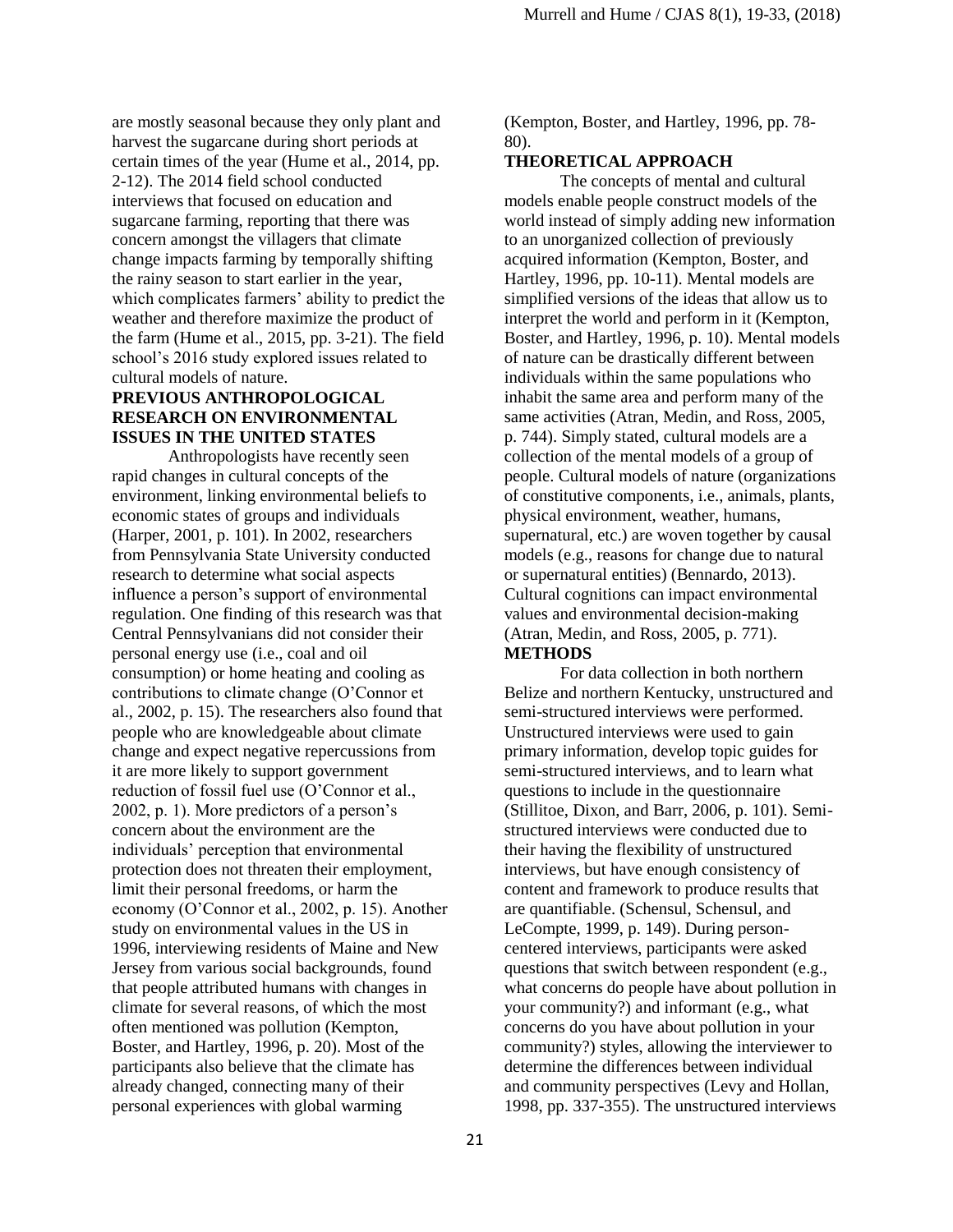consisted of six open-ended questions to elicit information on how participants viewed environmental issues and how other people in their community viewed those issues. Topics covered included what the informant thought environmental problems were, how people impact those problems, and how those problems impacted them. Unstructured interviews also consisted of both respondent and informant style questions, beginning with rapport building questions to facilitate the informant to be comfortable and engaged in the interviewing process. In both northern Belize and northern Kentucky, roughly ten unstructured interviews were asked to collect common answers. After that stage, the interviews became semistructured, increasing from six to 22 questions. A list of environmental issues was drafted, featuring the results from a study done at the University of Connecticut that aggregated the most talked about environmental problems amongst students at the university (Hume, 2004). The list of environmental issues included climate change, water pollution, biodiversity loss, deforestation, energy use and pollution that results from it, agricultural pesticide and herbicide use, genetic engineering, soil contamination, spread of invasive species, and human population growth. Initially, participants were asked how concerned they were about each issue and participants were given the opportunity to add any other environmental issues that were not provided. After participants were asked about their concern for different topics, the interviewer asked how or if an issue had impacted the participant, asking about each issue separately. The last questions of the interview inquired about the different ways members of either culture learned about environmental issues, who they talked about the issues with, and if there were any groups or individuals in their community working to fix

l

any of these issues. $<sup>1</sup>$ </sup>

Accompanying the Center for Applied Anthropology at Northern Kentucky University's (NKU) Ethnographic Field School in Belize, all OWD interviews were conducted during June of 2016. Interviews were conducted in the villages of San Estevan, San Lazaro, and Yo Creek. Participants were found using a house-to-house approach and conducted on the participant's property. Forty-one participants were interviewed for this project in OWD. Twenty-two percent of the participants were male  $(9 \text{ of } 41)^2$  and 78 percent of participants were female  $(32 \text{ of } 41)^3$ . The disparity between the genders of the informant was a construct of the interviews being conducted during the early afternoon, when more women than men were working in the home. Nine of the participants were homemakers, two were students, three were shop owners, four were employed in the cane industry, seven were retired, four were unemployed, four did not respond to the question, and eight held various jobs throughout their village, including hairstyling and baking. Most of the participants were between the ages of 18 and 39 (23 of 41), 17 of the participants were between the ages of 40 and 70, and two of the participants were older. When asked about their highest level of education, eight of the participants answered that they had completed the primary level, 19 finished school at the secondary level, four received college degrees, two attended trade schools, one did not attend any school, and seven did not answer the question.

Because rural communities on northern Kentucky are more dispersed and less defined than in Belize, participants were not acquired by visiting houses, rather, participants were recruited by sending letters to farmers in northern Kentucky, visiting farmers markets, through attending a Farmland Work Group

<sup>1</sup> Because interviews were first conducted in Belize and because these questions were established in the field while in OWD, not all the semi-structured interviews in Belize featured these questions while all the semi-structured interviews in northern Kentucky did.

<sup>&</sup>lt;sup>2</sup> Throughout the text, the first number represents the fraction of participants who made similar statements and the second number represents all the participants that were asked the same question from that group.

<sup>&</sup>lt;sup>3</sup> Because it would have been impolite to ask how old the participants were or what their sex was, the interviewer estimated their age and sex.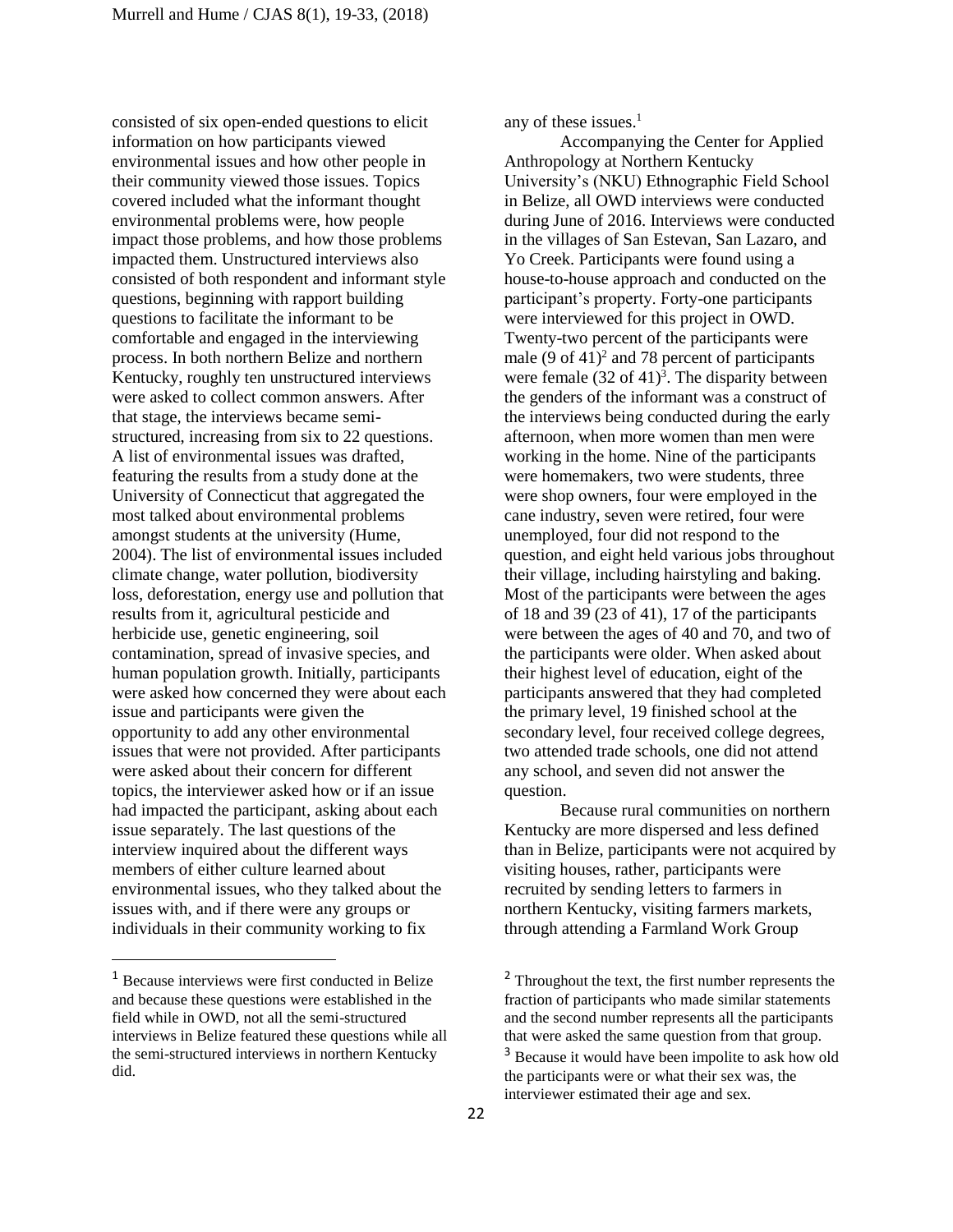meeting for the Campbell County Conservation District, and through emailing NKU students, requesting the participation of students that lived in rural communities in northern Kentucky. Participants found at farmers markets were interviewed in person while the other interviews were conducted over recorded phone calls. Interviews began in September and ended in December of 2016. Fifteen participants were interviewed in northern Kentucky, five of which were female and ten of which were male. Most of the participants appeared to be 40-60 years old (8 of 15), four appeared to be in their 30s or younger, and two participants were older. All the participants in northern Kentucky received higher than a high school education, of which two attended some college, four obtained an associate's degree, two obtained bachelor's degrees, three obtained trade school degrees, four obtained masters degrees, and one obtained a PhD. Most of the participants were full time farmers (9 of 15), four were part time farmers that held other occupations (4 of 15), one was a student, and one held a different full-time job.

During analysis, data was aggregated by group (Belize and Kentucky) as well as by the question type (unstructured and semistructured). For unstructured interviews, the answers from participants for each question were analyzed, noting the various environmental problems, reported impacts, and other factors by keeping record of how often they were mentioned and under what context. During the analysis of semi-structured interviews, different types of responses were coded; answers regarding environmental concern were coded as concerned, not concerned, partially concerned, unclear answer, or unanswered. When analyzing responses about environmental impact in semistructured interviews, answers were either coded as unanswered, no impact, undetermined impact, positive impact, and negative impact. When a participant did not answer a question and their response was coded as unanswered, it was not added to the total number of responses per question. The unclear category held responses where the participant became off topic, presented no sign of whether they were concerned, or did not understand the topic. A response was coded as positive impact when the participant implied that they mitigated the

human impacts of an environmental problem but reported that they impacted it, as negative impact when the participant implied that they contributed to human impacts of an environmental problem, and as undetermined when the participant implied that they contributed to human impacts of an environmental problem. Answers about concern and impact for each environmental problem were then analyzed for explanations about why participants were concerned or impacting. When comparing the responses of participants from northern Belize and northern Kentucky, the number of responses for each coded category, the reasons for concern, the types of impacts, and the reasons for impacts were considered. **RESULTS**

## *Unstructured Interviews*

When Belizean participants were asked what people considered to be environmental problems, one of the most cited issues was littering (5 of 11). Two of the participants noted that trash littered in yards or the streets collected rainwater, which attracted disease-carrying mosquitoes. Other environmental issues prompted by this question included rises in temperatures (2 of 11), changes in the rainy season (1 of 11), smoke from the cane fields (1 of 11), animals living within the villages (2 of 11), and deforestation (1 of 11). When asked what the participants personally considered to be environmental problems, answers included littering (3 of 11), dirty yards (1 of 11), climate change (1 of 11), pollution (1 of 11), lack of drinking water (1 of 11), use of chemicals (1 of 11), and smoke from the sugar factory (1 of 11). When asked how people impacted environmental problems in Belize, only littering (4 of 11) and deforestation (1 of 11) were mentioned. When asked how they personally impacted environmental problems, two stated that they did not impact environmental problems, but the nine other participants recognized that they impacted environmental problems through their environmental activism in their villages (3 of 11), the burning of sugarcane (1 of 11), the lack of good drinking water (1 of 11), and having a dirty yard (1 of 11). When asked if environmental problems impacted Belizeans, four participants responded that it impacted the community because of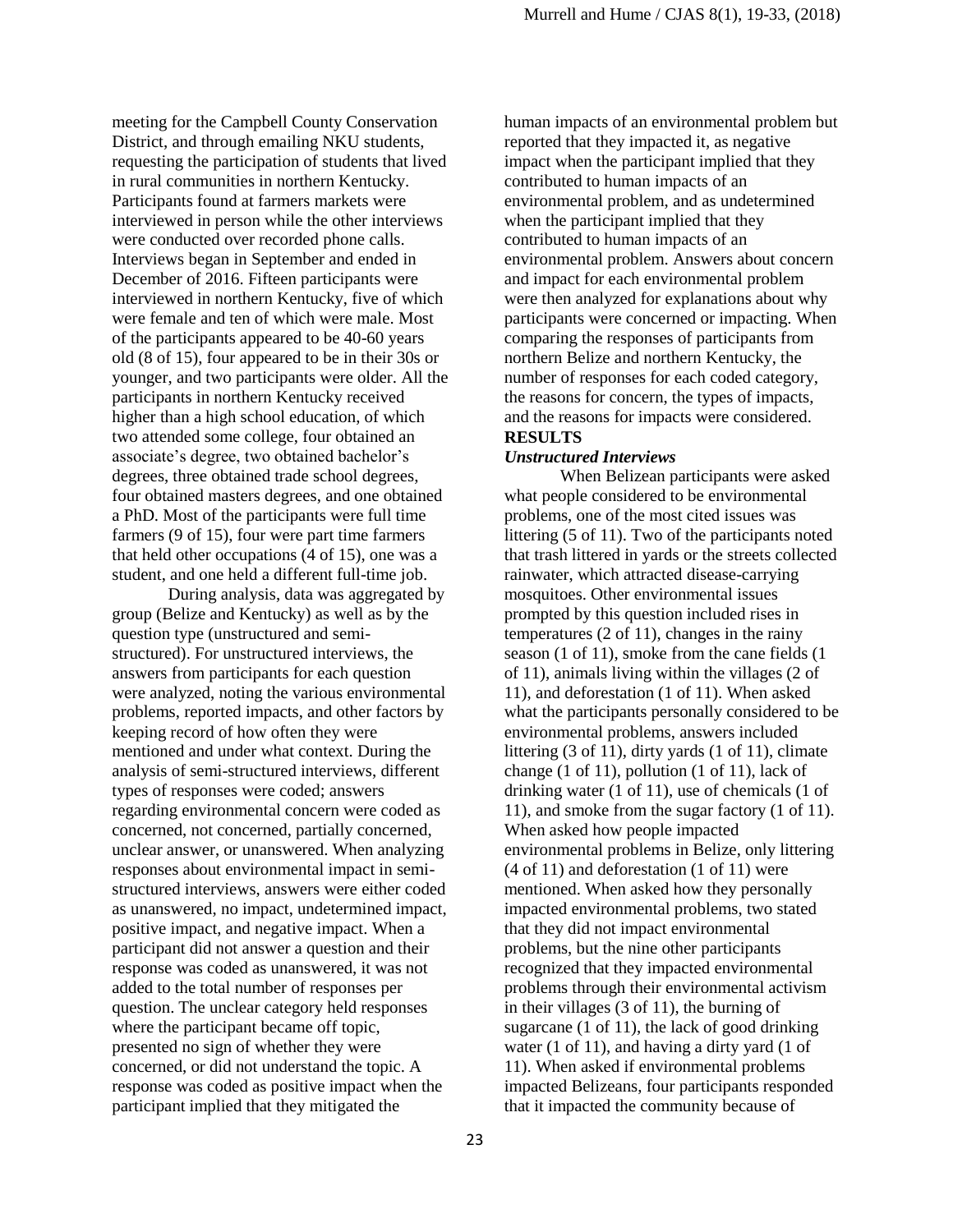mosquito-borne illnesses. When asked if any environmental problems impacted them personally, three of the participants responded that they were not personally impacted, one stated that littering impacted them, and one stated that mosquitoes impacted them.

When Kentuckian participants were asked what people considered to be environmental problems, there was little consensus in the responses; global warming and air quality were mentioned only by two participants, and air quality, pollution, groundwater pollution, one participant only mentioned water quality, genetic engineering, and chemical use. One participant did not believe in the greenhouse effect. When asked what they personally considered to be environmental problems, four participants responded that they were concerned about water pollution. When asked how people impact environmental problems, automobile use (2 of 8), shopping habits (2 of 8), and water quality (2 of 8) were mentioned. When asked how they personally impacted environmental problems, six participants responded that they positively impacted the environment, two of which explained that they mitigated the impacts of environmental problems more than they contributed to them. Three of the participants responded that they negatively impacted environmental problems through carbon emissions (1 of 8), strip farming and soil erosion (1 of 8), and using agrichemicals (1 of 8). When asked how environmental problems impacted Kentuckians, participants identified the impacts of water pollution (3 of 8), air pollution (1 of 8), automobile use (1 of 8), and the impacts of environmental issues on food (1 of 8) and lifestyle (1 of 8); one participant stated that environmental problems did not impact people. When asked how environmental problems impacted them personally, two participants responded that environmental problems did not impact them. Four participants responded that environmental problems did impact them through conversation about it (1 of 8), environmental regulations that make their job

harder (1 of 8), families members having cancers caused by pollution (1 of 8), and changes in the growing season (1 of 8). *Semi-Structured Interviews* Climate Change

Of those concerned about climate change in Belize (15 of 30, see Table 1 for summary of findings), participants were concerned because they recognized its impact on their weather patterns (9 of 15), especially regarding its effects on the rainy season (7 of 15). When participants discussed climate change's impact on the rainy season, they mentioned that the rain patterns are irregular with rain coming later than expected and when asked about how concerned they were about climate change, some participants (3 of 15) recognized that human pollution contributes to climate change. Of the 12 Belizean participants that were not concerned about climate change, one of them acknowledged that there was a change in the rainy season. Of the 24 Belizeans asked about their impact on climate change, 10 of them noted that they have an impact, of which seven did not explain how they influenced climate change, three stated that they have a positive impact, and one responded that they have a negative impact. The one participant that considered their impact to be negative had a broad answer, not specifying how exactly they contributed to climate change. The two that considered their impact to be positive thought this way because they have changed how they perform behaviors or because they educate others about the issue.

In northern Kentucky, those concerned about climate change (5 of 7) considered changes in weather and its impact on farming to be drawbacks of climate change. Four of the seven Kentuckians did not say that they had an impact on climate change, one of which considered their use of public transportation to be their method for reducing their impact. Those who did consider their behaviors to impact climate change had various reasons, including consuming goods produced through pollution, using fossil fuels, and using electricity.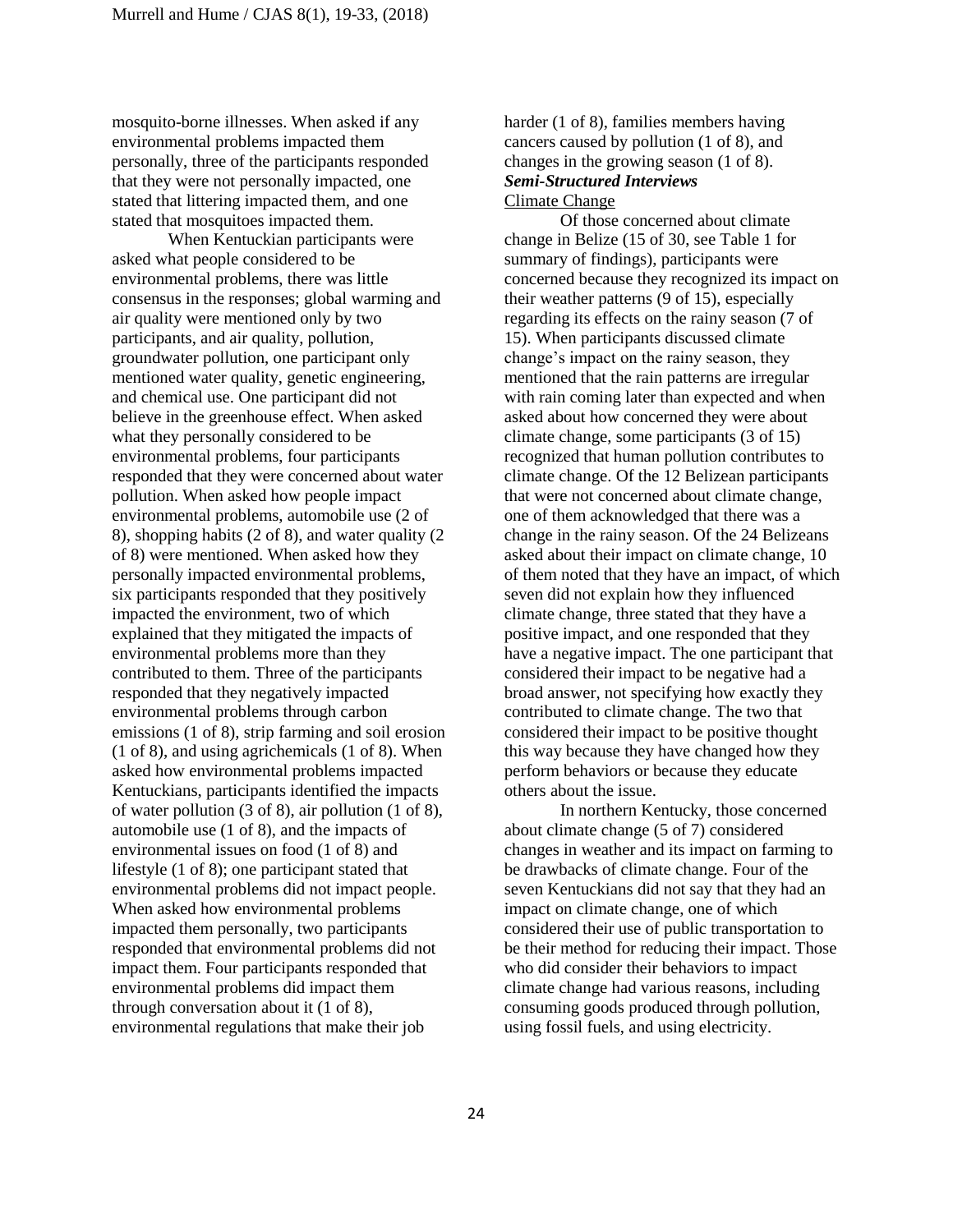| <b>Environmental Issue</b>               | <b>Northern</b><br><b>Belize</b><br><b>Concern</b> | <b>Northern</b><br><b>Belize</b><br><b>Impact</b> | <b>Northern</b><br>Kentucky<br>Concern | <b>Northern</b><br>Kentucky<br><b>Impact</b> |
|------------------------------------------|----------------------------------------------------|---------------------------------------------------|----------------------------------------|----------------------------------------------|
| Climate change                           | 16 of 30                                           | $10$ of 24                                        | 5 of 7                                 | 3 of 7                                       |
| Water pollution                          | $22$ of $30$                                       | 8 of 26                                           | 7 of 7                                 | 2 of 7                                       |
| <b>Biodiversity</b> loss                 | 9 of 29                                            | 4 of 22                                           | 5 of 7                                 | 1 of 7                                       |
| Deforestation                            | $10$ of $29$                                       | 3 of 24                                           | 4 of 7                                 | 1 of 7                                       |
| Energy use and pollution                 | 22 of 29                                           | 13 of 26                                          | 4 of 7                                 | 4 of 7                                       |
| Agricultural pesticide and herbicide use | 9 of 29                                            | 5 of 24                                           | 4 of 7                                 | 3 of 7                                       |
| Genetic engineering                      | 2 of 28                                            | 1 of 22                                           | 2 of 7                                 | $0$ of $7$                                   |
| Soil erosion                             | 6 of 29                                            | 2 of 24                                           | 5 of 7                                 | 2 of 7                                       |
| Invasive species                         | 1 of 28                                            | 0 of 23                                           | 7 of 7                                 | 4 of 7                                       |
| Population growth                        | $10$ of $29$                                       | 2 of 26                                           | 4 of 7                                 | 2 of 7                                       |

**Table 1.** Number of Participants<sup>4</sup> Concerned and Impacting per Environmental Issue.

### Water Pollution

l

When asked about water pollution, responses tended to focus on pollution in the New River. Of the participants concerned about water pollution (21 of 30), 57 percent of them were in San Estevan, which is the village downstream of the sugar factory. Five of the 21 concerned about water pollution considered the sugar factory to be the cause of water pollution in the region. Five participants considered trash to be the cause of water pollution and one participant considered oil from fabric cleaning to be the cause. Four participants responded that water pollution was not a problem in their region. Of the eight participants that reported they had an impact on the environment, two of them appeared to have negative impacts on water pollution while one appeared to have a positive impact, mitigating water pollution. The two that had negative impacts listed gasoline-use and throwing trash into the water as water pollution-impacting behaviors. The one who had a positive impact did so through environmental education, including teaching children how to keep rivers clean.

Of the northern Kentuckians, six were concerned about water pollution. Of those concerned about it (7 of 7), two participants considered water pollution to be a local problem, two considered chemicals to be the cause of it, and two considered human waste to be the cause of it. Of those northern Kentuckians that did not perceive themselves to have an impact on water pollution (4 of 7), one cited their lack of littering to their reason for not contributing, another cited not being a farmer, and another cited their proper disposal of waste. Of those that did report themselves to impact water pollution (3 of 7), they considered their contributions to be from household uses of water.

## Biodiversity Loss

When Belizean farmers were asked about how concerned they were about biodiversity loss, nine of the 29 participants considered themselves to be concerned about it. Of those nine, five were concerned about local biodiversity loss, while four of the nine spoke about the issue in a broader context. The issues listed included the loss of regional birds and as well as different species of trees and other plants. Most participants concerned about biodiversity loss went on to discuss the causes of biodiversity loss, which included changes in weather, human pollution and land use, and dry streambeds. Most of those not concerned about biodiversity loss (15 of 29) did not discuss the reasons for the perspective, except for one who mentioned that biodiversity loss was not a

<sup>4</sup> Some participants did not answer every question, which was sometimes due to language barriers, the exhaustion of the participant, or a lack of comprehension about the topic.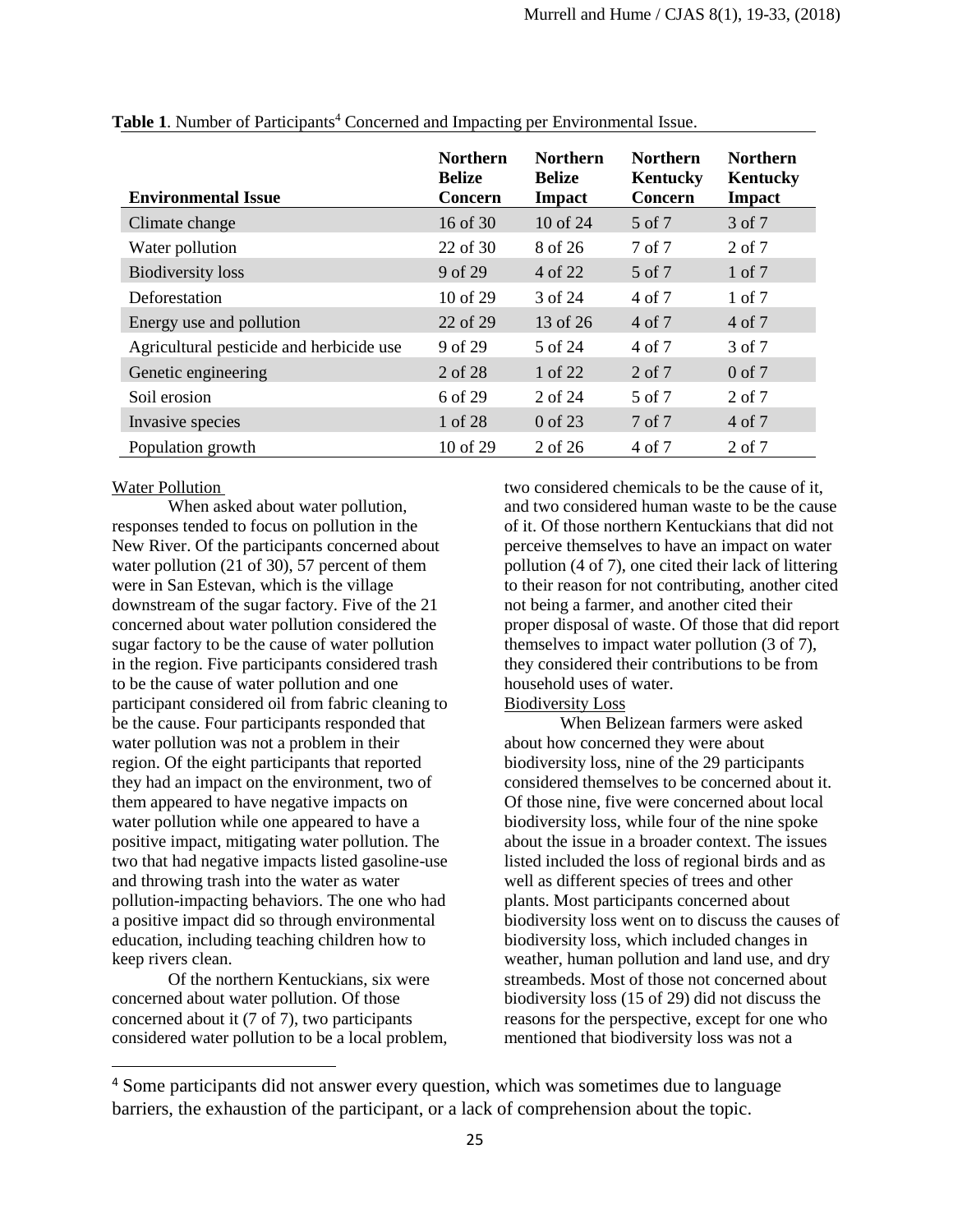problem in the region. When asked about how they view their impact on biodiversity loss, 16 of the 22 participants did not consider themselves to have an impact. Four participants did consider themselves to have an impact, but only one of them elaborated on his impact, considering his contribution to climate change to be relevant. Another spoke about how she had witnessed the disappearance of a fruit tree that the Maya used to use as a food source.

Amongst northern Kentuckians concerned about biodiversity (5 of 7), there was an overall agreement that biodiversity loss was harmful to the natural world. Of the two not concerned, one commented that biodiversity loss is not a local problem. Only one participant considered themselves impactful of biodiversity loss, noting that their behaviors benefitted the ecosystem because they plant a variety of trees. **Deforestation** 

Belizeans concerned about deforestation (10 of 29) were concerned because trees were not replanted after cutting (5 of 10), because deforestation impacts climate change (1 of 10), and because deforestation destroys animal habitats (2 of 10). Of those not concerned (15 of 29), two participants did not consider deforestation to be a problem in their region because cane farming, and not logging, is the dominant occupation in the area. 18 of the 24 participants asked about their impact on deforestation did not considered themselves to have an impact, two of which cited deforestation not being a local problem to be the reason they do not have an impact. Three participants responded that they impacted the environment, but did not say whether it was positive or negative.

In northern Kentucky, participants concerned about deforestation (4 of 7) varied in their concerns, including whether deforestation was a global or local problem. Of those not concerned about deforestation, the same difference occurred. Six of the seven participants did not consider themselves to impact deforestation and the reasons they cited for not impacting it included behaviors of mitigation, including planting trees and not using paper. One participant responded that they had an impact on deforestation, but did not say whether

it was positive or negative. Pollution

Of the 22 of 29 Belizean participants concerned about pollution in general, eight considered littering to be pollution and five considered burning sugar cane to be pollution. Other concerns mentioned included people burning trash (3 of 8), littering in yards because it attracts mosquitoes (2 of 8), and how pollution impacts the health of the community (2 of 8). Five of the participants were not concerned about pollution, two of which noted that their lack of concern was due to not being personally impacted by pollution. When asked about their impact on pollution, nine of the 26 participants responded that they did not have an impact on pollution, two of which thought this because they do not consider it to be a problem in their community. Thirteen participants reported having an impact on pollution, one of which only had a global impact and not a local one. Six of the participants appeared to have negative impact on pollution through contributing to littering (3 of 6) and contributing to trash burning  $(2 \text{ of } 6)$ .

Of the six northern Kentucky participants asked about pollution, four were concerned about it, one of which considered it to be a local problem. Participants concerned about pollution talked about its causes, including carbon emission (2 of 4), coal (1 of 4), and fossil fuel emissions (1 of 4). Two participants reported not being concerned and one participant explained that they were not concerned because pollution was already being mitigated. Three participants responded that they did not have an impact on pollution, while four stated that they did, two of which appeared to have a positive impact on pollution through conserving energy and two of which appeared to have a negative impact using electricity.

Agricultural Pesticide and Herbicide Use

When asked about agricultural pesticide and herbicide use, nine of the 29 Belizean participants reported being concerned because it is detrimental for environmental health (2 of 9), human health (3 of 9), especially the health of those who spray the chemicals (2 of 9). Of those not concerned (14 of 29), two explained that they were not concerned because pesticides and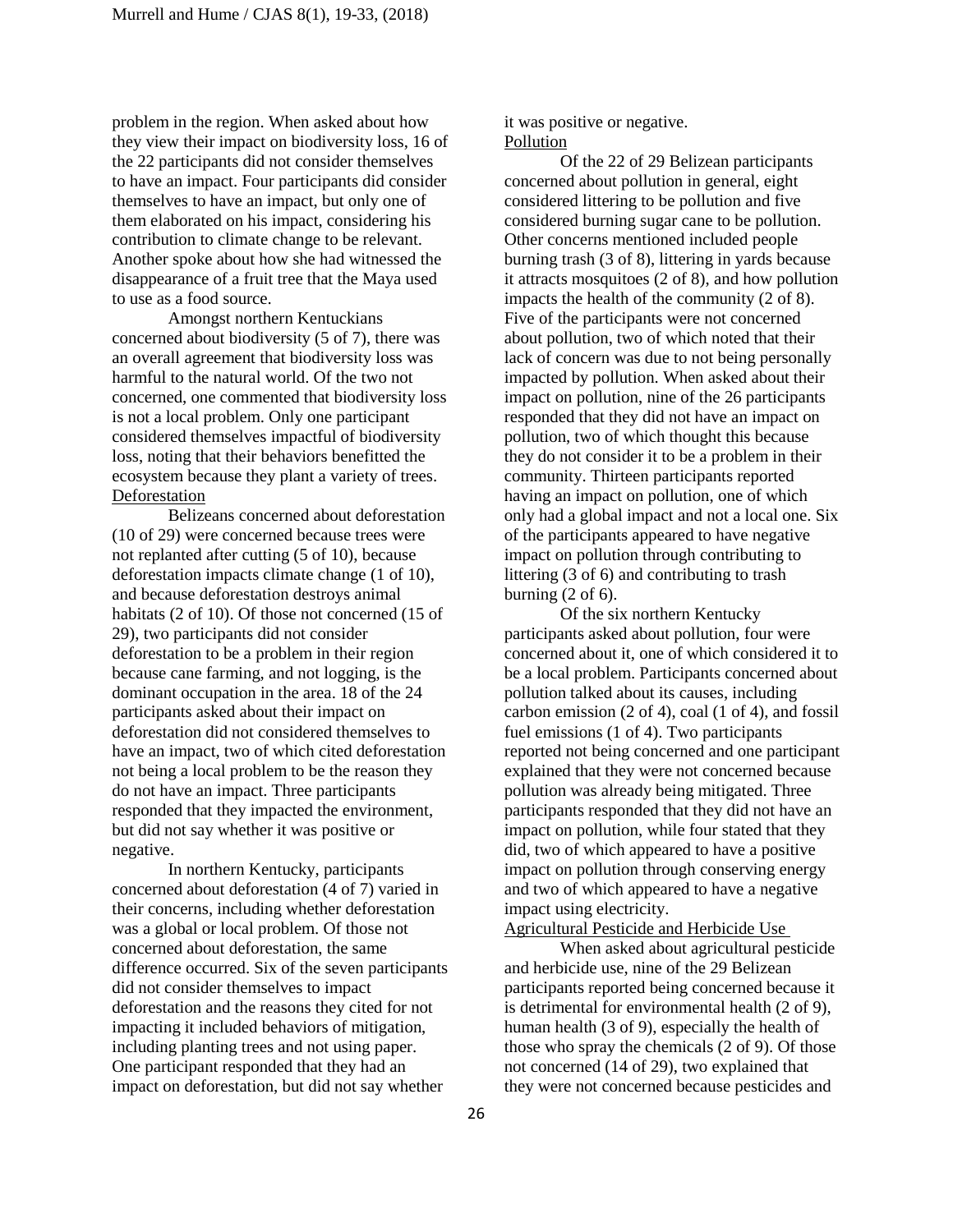herbicides were no longer being used. When asked about their impact on agricultural pesticide and herbicide use, 18 of the 24 participants did not consider themselves to have an impact. Four participants reported having an impact, but did not say whether it was positive or negative.

Of the seven northern Kentucky participants asked about agricultural pesticide and herbicide use, four stated that they were concerned about it, two of which stated that they were especially concerned about chemical pesticides. Three participants were partially concerned, one of which did not consider it to be a local problem. When asked about their impact on agricultural pesticide and herbicide use, two of the participants explained that they did not have an impact on the issue because they applied as little pesticide or herbicide as possible. Three participants responded as having an impact on the topic, two of which noted that they have tried to lessen the amount of pesticide or herbicide that they spray.

### Genetic Engineering

Of the 28 Belizeans asked about genetic engineering, two were concerned. Ten of the participants did not know about genetic engineering and 16 participants were not concerned about the issue, one of which did not consider it to be a local problem. Of the 22 participants asked about their impact on genetic engineering, 18 reported not being having an impact and one participant explained their having an impact because they consume foods that have been genetically engineered.

When asked about genetic engineering, five of the seven northern Kentucky participants reported concern, one of which was concerned because it is unnatural. Five participants were not concerned. When asked about their impact one genetic engineering, seven of the seven participants responded that they did not have an impact, one of which noted that they did not have an impact because they did not buy food that was genetically engineered.

## Soil Erosion

When asked about soil erosion, six of the 29 Belizean participants were concerned, two of which cited agrichemicals as being the cause. 21 of the participants reported that they were not concerned about soil erosion, four of which did not consider it to be a local problem. Two participants did not know about soil erosion. When asked about their impact on soil erosion, 19 of the 24 participants reported not having an impact on it. Two participants explained having an impact on soil erosion by noting that they farm.

In northern Kentucky, five of the seven participants asked about soil erosion were concerned because soil is necessary for farming (2 of 5). One participant was not concerned and one participant reported being partially concerned. When asked about their impact on soil erosion, five of the seven participants responded that they did not have an impact, two of which explaining that they limit the use of agrichemicals on their farms. Two participants responded that they did have an impact on soil erosion, where one cited their disposal of garbage as a contribution and the other cited the storm water drain in their yard as a contribution. Invasive Species

Of the 28 Belizeans asked about invasive species, one participant was concerned but noted that it was not a problem in the area. One participant did not know what invasive species were and 27 participants reported not being concerned, one of which responded that it was not a local problem. Of the 23 participants asked about their impact on invasive species, 20 reported not having an impact. The other three participants did not know if they had an impact.

When asked about invasive species, seven of the seven northern Kentucky participants were concerned because invasive species kill other species (2 of 7) and take over the forest (2 of 7). When asked about their impact on invasive species, three of the seven reported not having an impact, one of which commented that they felt that way because they do not personally combat invasive species. Four of the participants appeared to have a positive impact on invasive species, personally combating them on the participants' land (4 of 7).

## Population Growth

In Belize, 10 of the 29 participants asked about population growth were concerned about it, four of which recognized that is was a local problem. Twelve of the participants were not concerned about population growth. Four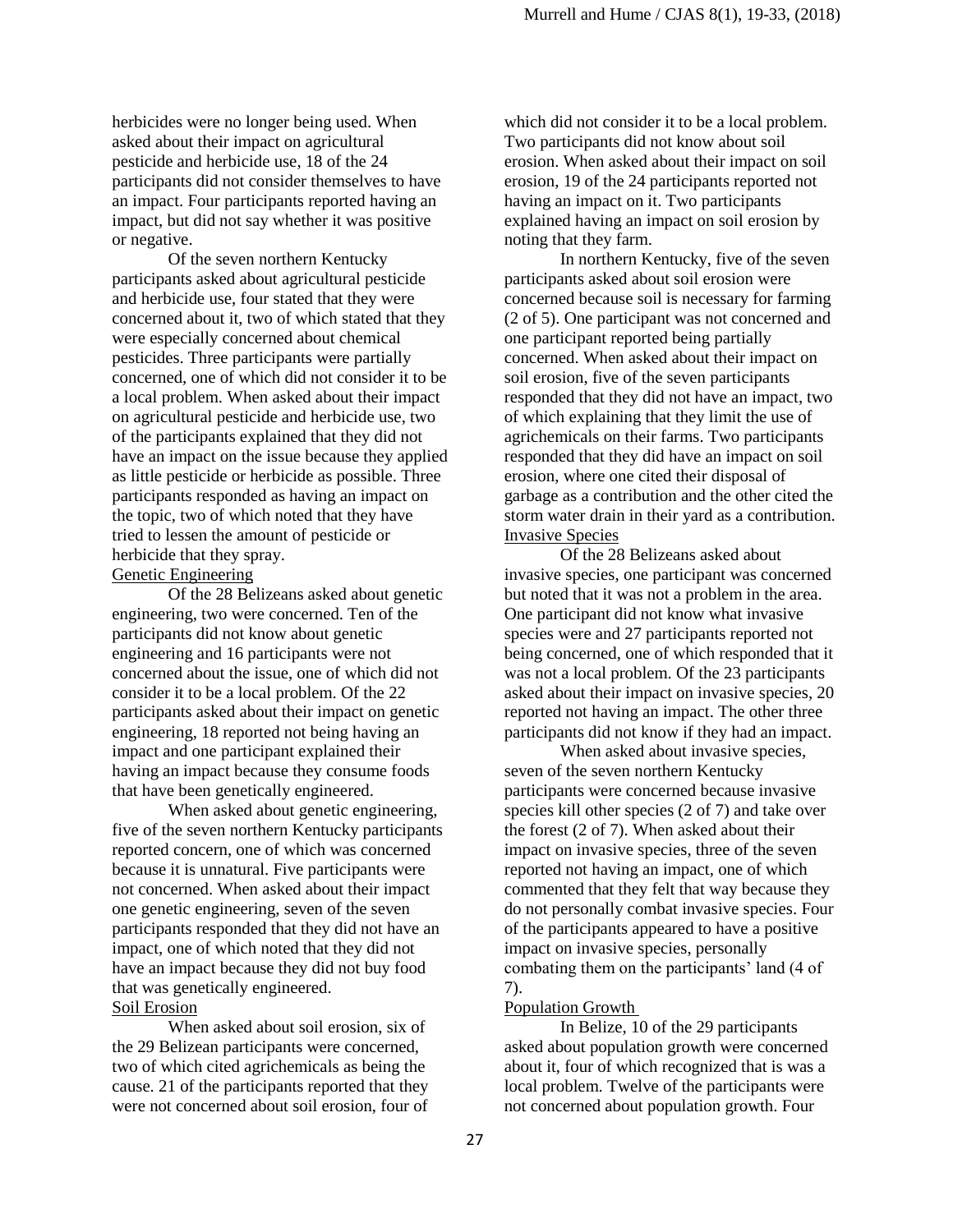were concerned about the population decreasing because the younger generation is having fewer children (2 of 4), and three of the participants reported that population loss was a local problem. Two participants were only somewhat concerned about population growth. When asked about their impact on population growth, 23 of the 26 participants responded that they did not have an impact, three of which noted that they had small families. Two of the participants explained having an impact on population growth because they have children or want to have children.

Of the seven participants in northern Kentucky asked about population growth, four were concerned about it and three were not concerned. When asked about their impact on population growth, five of the seven participants reported that they did not have impact while two stated that they did have an impact because they have children.

#### **DISCUSSION**

Considering demographics, there is variation between the participants in northern Belize and northern Kentucky. More participants were interviewed in Belize than in the US, which admittedly impacts the results of this research. Another important factor to consider is occupational variations between Belizean and Kentuckian participants. The Belizean participants in this study held a more diverse set of jobs than the Kentuckian participants who were either full- or part-time farmers. The general ages of participants also differed between the two cultures, where most Belizean participants were younger than the Kentuckian participants. Lastly, the two cultures also varied in education attainment, with many of the Belizean participants not obtaining college or trade school degrees whereas all the participants in northern Kentucky attended at least some college.

**Figure 1**. Summary percentage of perceived impacts on the environmental issues.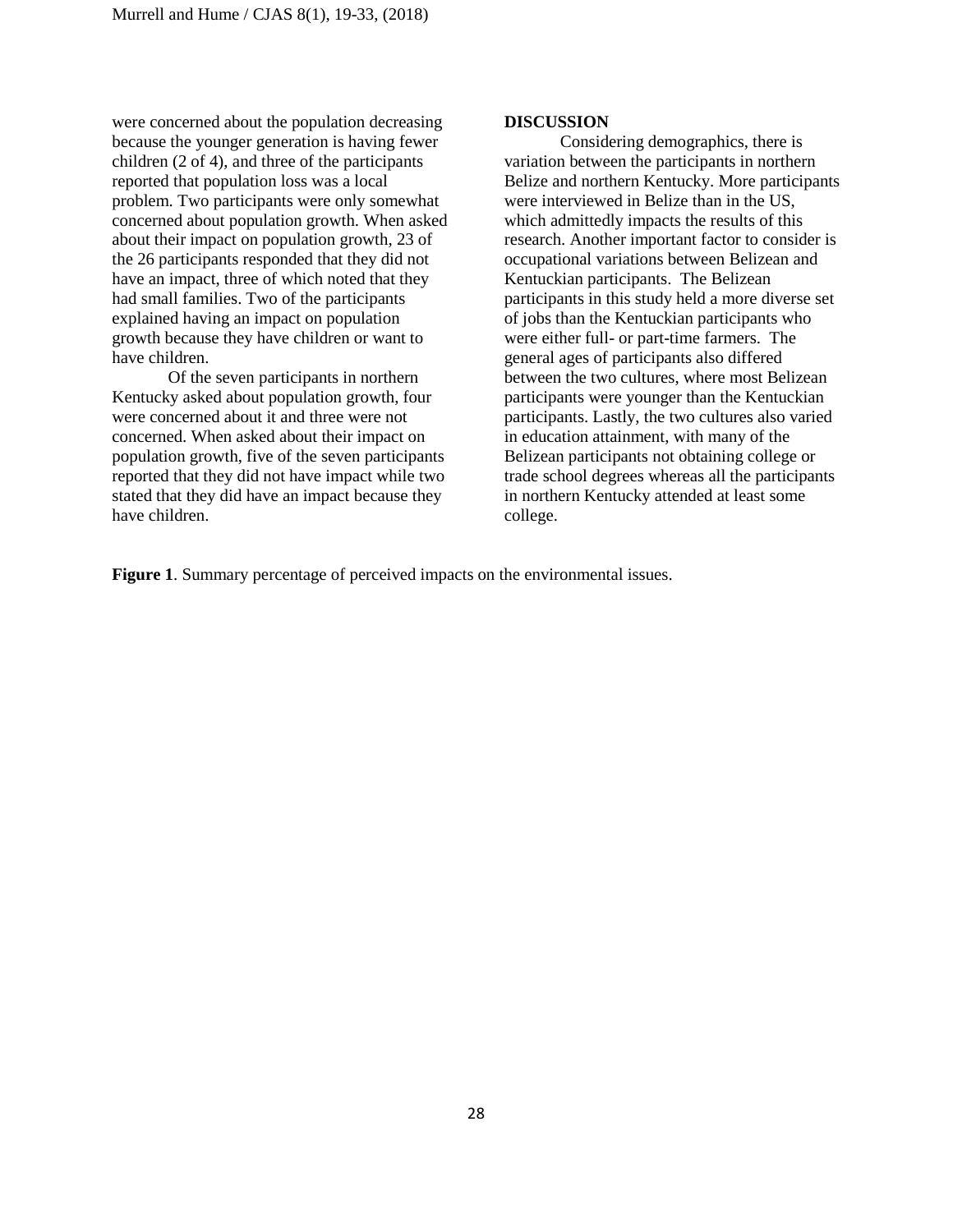

Northern Kentucky participants appeared concerned about more environmental problems than Belizean participants and reported impacting more of them (see Figures 1 and 2, Tables 2 and 3). When examining environmental problems where 50 percent or more of the participants noted being concerned, the Belizean participants only responded being concerned about climate change (53%), water pollution (70%), and pollution and energy consumption (72.4%). Comparatively, northern Kentuckian participants were concerned about every issue except for genetic engineering (28.6%). While the Kentuckian participants responded being

concerned about nine of the ten given environmental problems, most of the participants did not report having an impact on most of them. The environmental problems that Kentuckian participants reported having an impact on included energy use and pollution, and invasive species. That human impacts on pollution or energy consumption were recognized by the American participants is similar to the conclusion drawn by Kempton, Boster, and Hartley that people most often attribute humans with impacting weather changes in reference to pollution (1996, pp. 78- 80).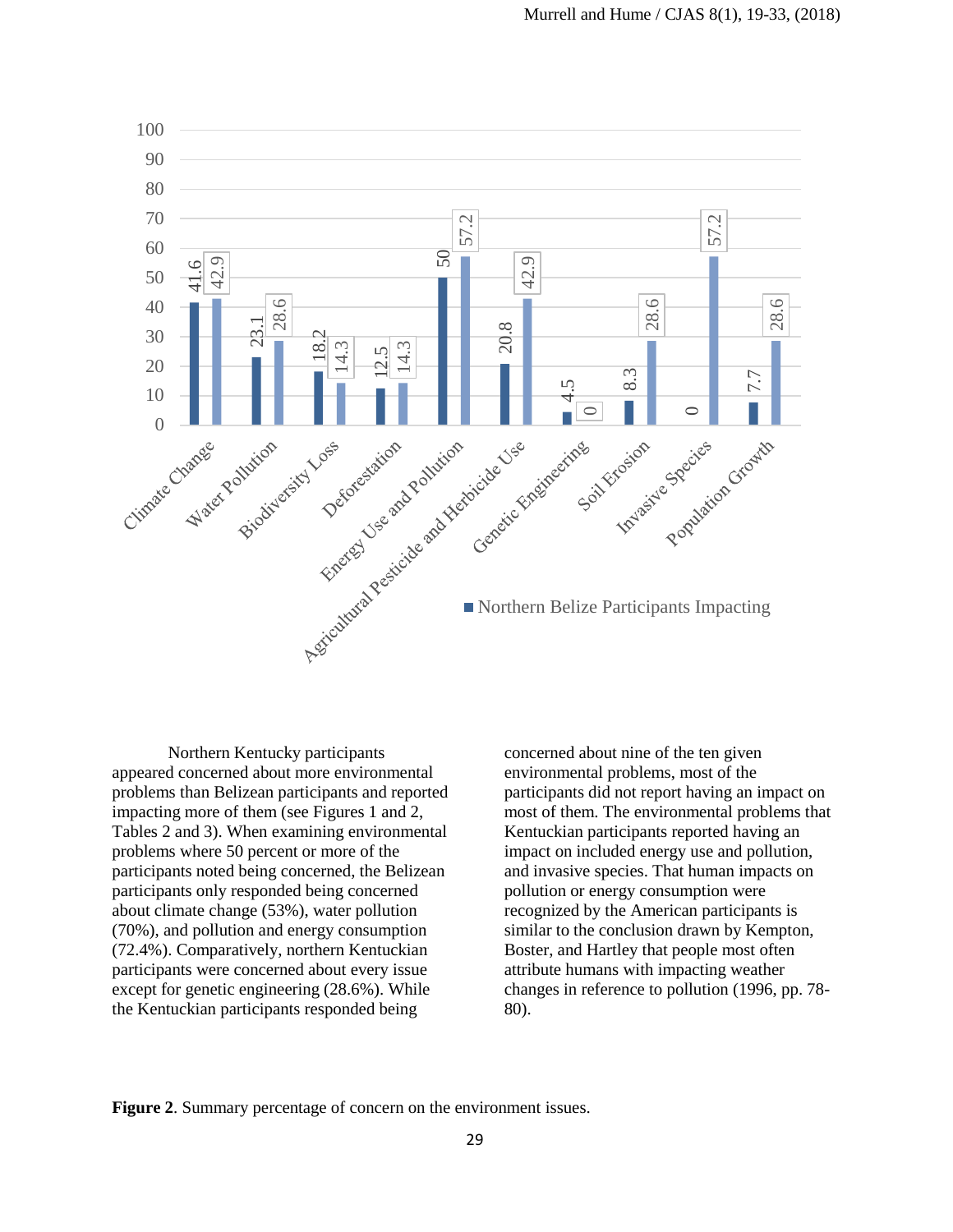

| <b>Environmental Issue</b>               | $\mathbf{N}^5$ | Unclear** <sup>6</sup> | No Impact      | Undetermined<br>Impact | Positive Impact  | Negative Impact | Total<br>Impact |
|------------------------------------------|----------------|------------------------|----------------|------------------------|------------------|-----------------|-----------------|
| Climate change                           | 7              | $\overline{0}$         | $\overline{4}$ | $\overline{0}$         | $\theta$         | 3               | 3               |
| Water pollution                          | 7              | $\overline{0}$         | $\overline{4}$ | 1                      | $\boldsymbol{0}$ | $\overline{2}$  | 3               |
| <b>Biodiversity</b> loss                 | $\overline{7}$ | $\overline{0}$         | 6              | $\overline{0}$         | 1                | $\overline{0}$  |                 |
| Deforestation                            | 7              | $\overline{0}$         | 6              | $\overline{0}$         | $\theta$         |                 |                 |
| Energy use and pollution                 | $\overline{7}$ | $\overline{0}$         | 3              | $\overline{0}$         | 2                | $\overline{2}$  | $\overline{4}$  |
| Agricultural pesticide and herbicide use | 7              | $\theta$               | 4              | $\theta$               | 1                | $\overline{2}$  | 3               |
| Genetic engineering                      | $\overline{7}$ | $\boldsymbol{0}$       | 7              | $\overline{0}$         | $\mathbf{0}$     | $\overline{0}$  | $\theta$        |
| Soil erosion                             | 7              | $\overline{0}$         | 5              | 1                      | $\overline{0}$   |                 | $\overline{2}$  |
| Invasive species                         | 7              | $\overline{0}$         | 3              | $\overline{0}$         | $\overline{4}$   | $\Omega$        | $\overline{4}$  |
| Population growth                        | 7              | $\overline{0}$         | 5              | 1                      | $\overline{0}$   | 1               | $\overline{2}$  |

**Table 2**. Impact Type per Environmental Issues for Northern Kentucky Participants

l

<sup>&</sup>lt;sup>5</sup> Some participants did not answer every question, which was sometimes due to language barriers, the exhaustion of the participant, or a lack of comprehension about the topic.

<sup>&</sup>lt;sup>6</sup> Some participants' responses either did not respond to the question or reported that they did not have an answer.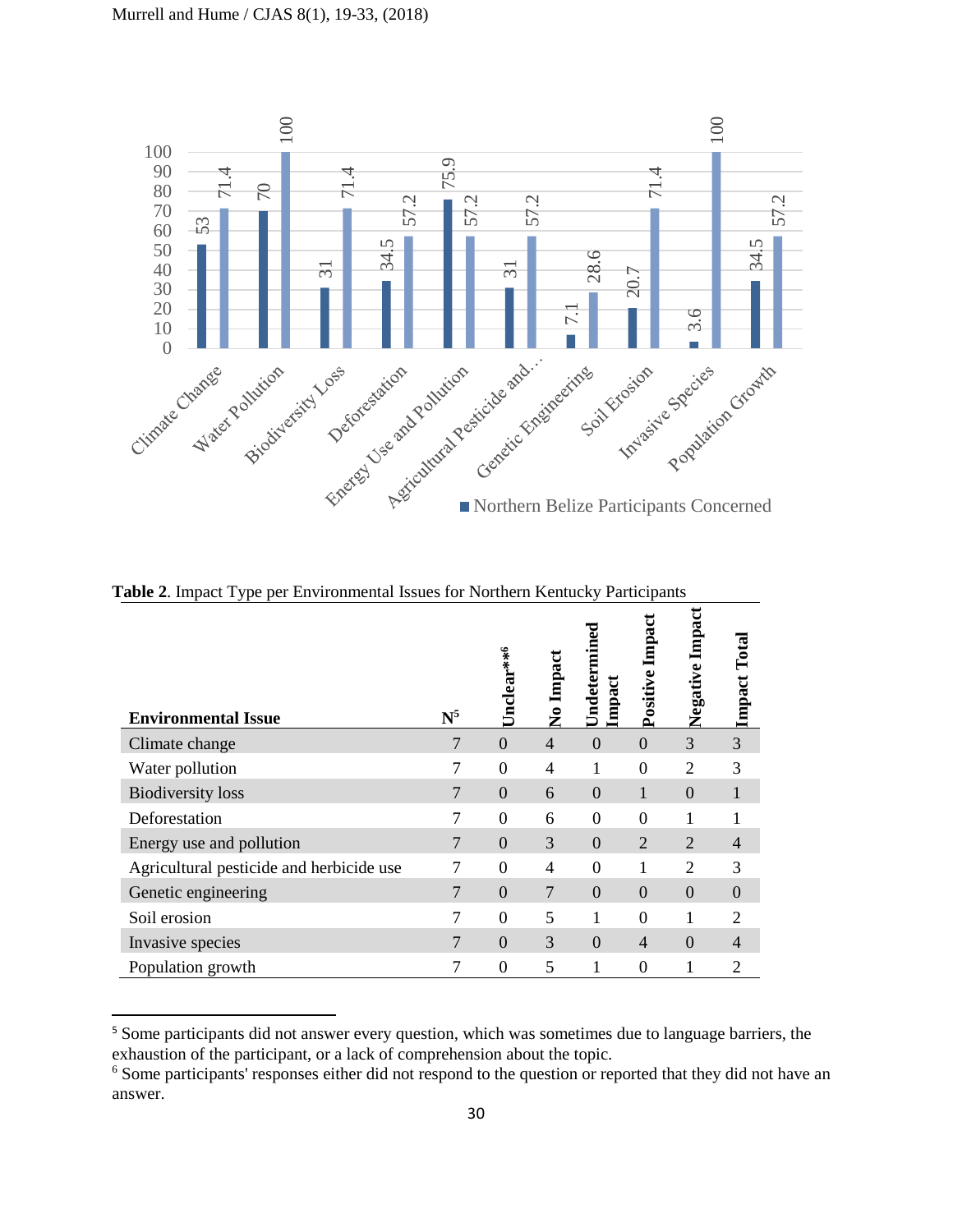| <b>Environmental Issue</b>               | $N^7$ | Unclear $^8$   | No Impact | <b>Undetermined Impact</b> | Positive Impact | Negative Impact | Impact Total   |
|------------------------------------------|-------|----------------|-----------|----------------------------|-----------------|-----------------|----------------|
| Climate change                           | 24    | 3              | 11        | $\overline{7}$             | $\overline{2}$  | $\mathbf{1}$    | 10             |
| Water pollution                          | 26    | 3              | 15        | 5                          | 1               | $\overline{2}$  | 8              |
| <b>Biodiversity</b> loss                 | 22    | $\overline{2}$ | 16        | $\overline{2}$             | $\overline{0}$  | $\overline{2}$  | $\overline{4}$ |
| Deforestation                            | 24    | 3              | 18        | $\overline{2}$             | $\overline{0}$  | 1               | 3              |
| Energy use and pollution                 | 26    | $\overline{4}$ | 9         | 6                          | $\mathbf{1}$    | 6               | 13             |
| Agricultural pesticide and herbicide use | 24    | $\mathbf{1}$   | 18        | $\mathbf{1}$               | $\overline{0}$  | $\overline{4}$  | 5              |
| Genetic engineering                      | 22    | 3              | 18        | $\overline{0}$             | $\overline{0}$  | $\mathbf{1}$    | $\mathbf{1}$   |
| Soil erosion                             | 24    | 3              | 19        | $\mathbf{1}$               | $\overline{0}$  | 1               | $\overline{2}$ |
| Invasive species                         | 23    | 3              | 20        | $\overline{0}$             | $\overline{0}$  | $\overline{0}$  | $\overline{0}$ |
| Population growth                        | 26    | 1              | 23        | $\overline{2}$             | $\overline{0}$  | $\overline{0}$  | $\overline{2}$ |

## **Table 3**. Impact Type per Environmental Issues for Belize Participants

The only environmental problem that Belizean participants collectively reported having an impact on was energy use and pollution (50%, see Table 3). It is important to consider that when participants in northern Belize discussed why they were concerned about pollution they did not explain how it impacted the environment, but how pollution impacted the health of people. The most talked about pollution activity amongst Belizean participants was the disposal of garbage, including trash burning and littering. Littering was a concern discussed in both unstructured and semi-structured interviews because garbage creates breading grounds for mosquitoes after it rains. According to the participants, those mosquitoes carry diseases such as dengue fever, and can be dangerous for the community. During the unstructured interviews where discussion about pollution was not prompted, littering within the villages was mentioned, listing it as an environmental problem, something that impacts the community by causing mosquito-borne illnesses, and something to which humans contribute.

| <b>Type of Concern for Pollution</b> | <b>Northern Belize</b> | <b>Northern Kentucky</b> |
|--------------------------------------|------------------------|--------------------------|
| Littering                            | 13 of $29^9$           | $0$ of $7$               |
| Air pollution                        | 10 of 29               | 4 of 7                   |

**Table 4.** Concern for different types of pollution among informants.

 $\overline{a}$ 

<sup>&</sup>lt;sup>7</sup> Some participants did not answer every question, which was sometimes due to language barriers, the exhaustion of the participant, or a lack of comprehension about the topic.

<sup>&</sup>lt;sup>8</sup> Some participants' responses either did not respond to the question or reported that they did not have an answer.

<sup>&</sup>lt;sup>9</sup> Second number in proportions refer to the number of participants from semi-structured interviews.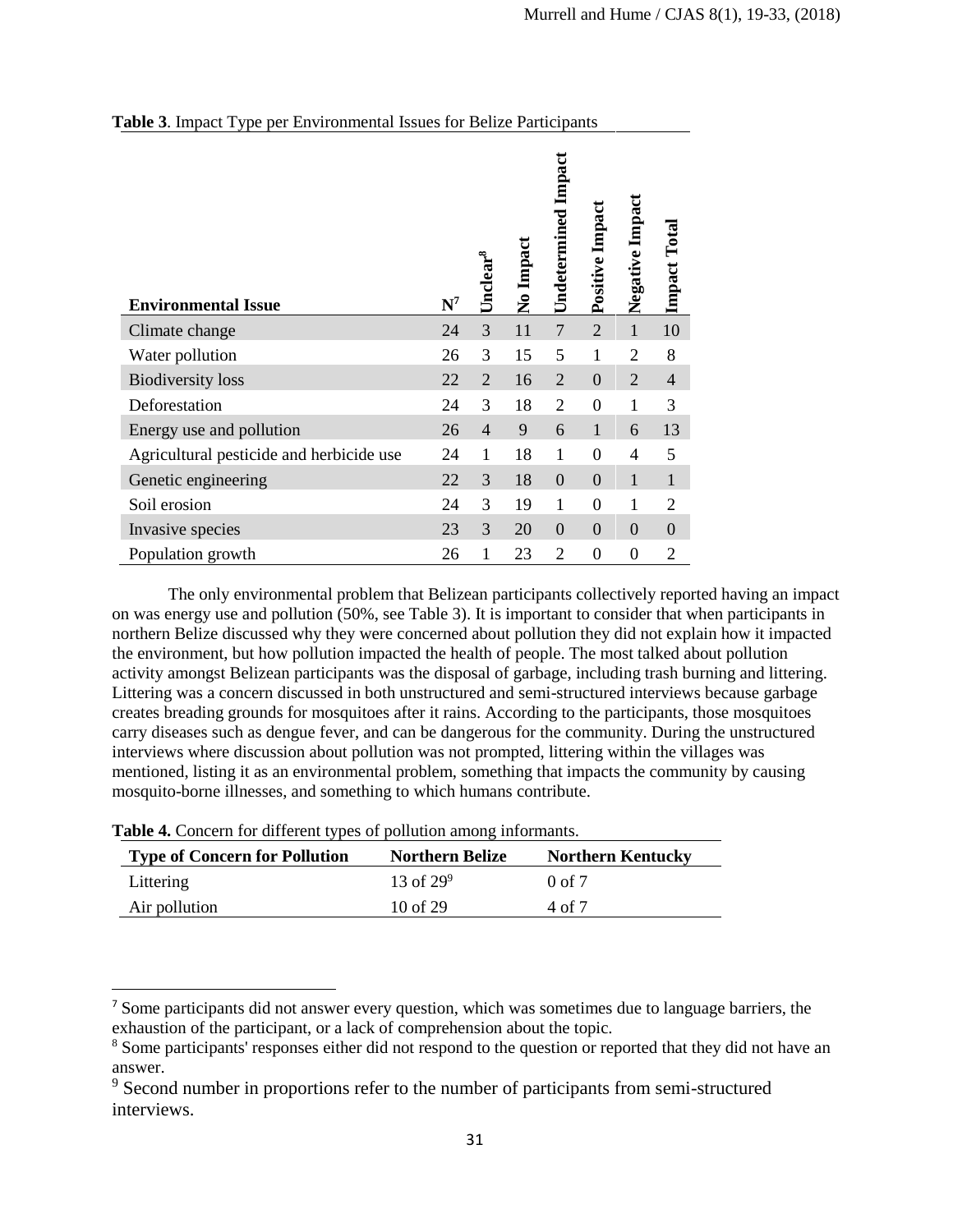| <b>Type of Impact for Pollution</b> | <b>Northern Belize</b> | <b>Northern Kentucky</b> |
|-------------------------------------|------------------------|--------------------------|
| Littering                           | 3 of 26                | $0$ of $7$               |
| Automobile Use                      | 1 of 26                | $1 \text{ of } 7$        |
| Energy Use in the Home              | 2 of 26                | 3 of 7                   |
| General                             | $0$ of 26              | 1 of 7                   |

**Table 5.** Concern for the impact of different types of pollution among informants.

There were no instances where a participant or either culture did not express having an impact on an environmental problem without first reporting being concerned about it, which suggests that for northern Belizean and northern Kentuckian participants, being concerned was a prerequisite for perceiving an impact on any environmental problem. Concern was higher than perceived impact for every issue, except for northern Kentuckian participants on energy use and pollution where concern and perceived impact were equal. The finding that concern is higher than perceived impact suggests that while concern might be a requirement for perceiving an impact on an environmental problem, being concerned about an environmental problem does not necessarily determine whether an impact is perceived.

When analyzing how both cultures viewed how they impacted environmental problems, there did not seem to be many trends. While participants often recognized that they had an impact on the various environmental problems, many participants did not clarify how they impacted each environmental problem. In northern Kentucky, all the participants that reported having an impact on invasive species were also farmers. The farmers appeared to have positive impacts on the spread of invasive species, mentioning mitigating behaviors such as burning, cutting, and removing invasive plant species from their farmlands. **CONCLUSION**

There were cases in both northern Kentucky and northern Belize to suggest that concern and recognition of environmental impacts were most common when the environmental problem impacted a community. In Kentucky, only the farmers considered themselves to have an impact on the spread of invasive species, which is due to the farmers

combating them. In Belize, participants most impacted and were most concerned about pollution because it exasperated the spread of mosquito-borne illnesses and threatened air quality in the community. With the finding that concern about an environmental problem is a prerequisite for perceiving an impact on both the individual and cultural scale, it is important to consider the implications that it could have on environmental awareness; if being concerned is the first step to being aware of environmental impacts, then the goal of environmental activism should be to increase not just awareness, but also concern.

#### **REFERENCES**

- ASR Group and Belize Sugar. (2014). *Transforming sugar production in Belize into a modern, sustainable, green model, contributing to jobs, growth and energy security*. Belize: Sugar Industry of Belize.
- Atran, S., Medin, D. L., & Ross, N. (2005). The cultural mind: Environmental decision making and cultural modeling within and across populations. *Psychological Review* 112(4), 744-776. doi:10.1037/0033-295X.112.4.744.
- Bennardo, G., & de Munck, V. (2013). *Cultural models: Genesis, methods and experiences*. New York: Oxford University Press.
- Bernard, H. R. (2011). *Research methods in anthropology: Qualitative and quantitative approaches, fifth edition*. New York: Altamira Press.
- Downey, S. S. (2009). *Resilient networks and the historical ecology of Q'eqchi' Maya swidden agriculture* (Ph.D.), The University of Arizona, United States -- Arizona.